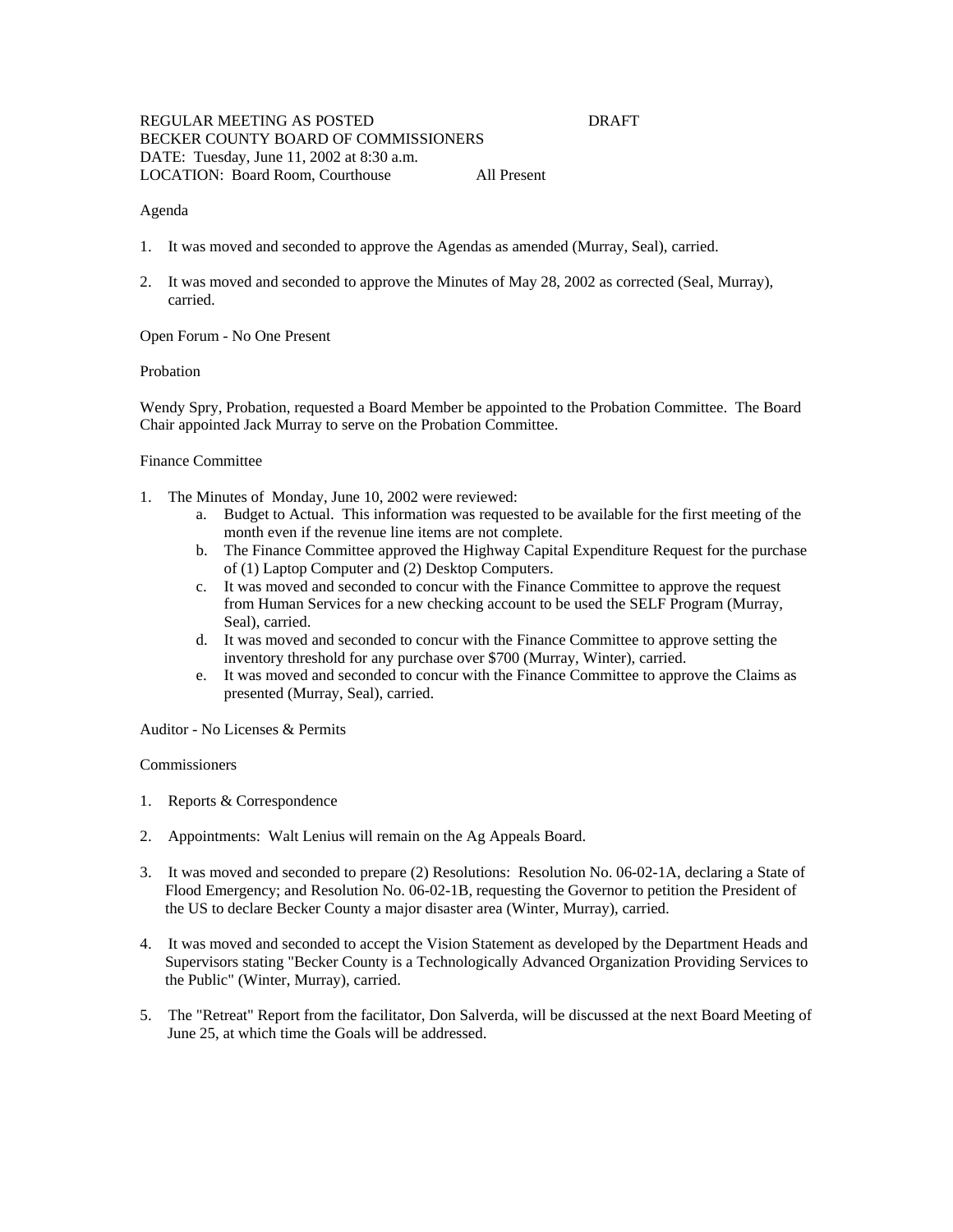# EDA

- 1. It was moved and seconded to remove from the table the EDA Board request of May 28, 2002 to Remove Scott Wilson, EDA Director, from the Jail Committee.
- 2. The following requests are from the EDA Board Special Meeting of June 10, 2002:
	- a. The EDA Board requested to remove Scott Wilson and Lana Fralich from the Jail Committee so that they can concentrate on Housing and Economic Development.
	- b. A second motion from the EDA Board was that, if needed, Lana Fralich could be available on an "as needed" basis only for technical assistance in working with numbers for the Jail Study.
- 3. It was moved and seconded to concur with the EDA Board to remove Scott Wilson from the Jail Committee and to have his name removed from the contract with DLR Group, consultants for the Jail Project (Murray, Winter), carried.
- 4. It was moved and seconded concur with the EDA Board concerning Lana Fralich, but to change the wording on motion (b.) to read "Lana Fralich will be the contact person for financial technical assistance for the Jail Study. This motion was amended to read "Lana will keep track of hours spent on the Jail Project and will report these to Scott Wilson, EDA Director (Winter, Murray), carried. Johannsen voting nay.

# Human Services

- 1. It was moved and seconded to approve the Agenda as amended (Seal, Murray), carried.
- 2. The Transit Claims were approved on the Consent Agenda (Murray, Seal), carried.
- 3. It was moved and seconded to accept the report and approve the application for the Dakota Medical Foundation Grant for the Shared Care Psychiatry Project (Seal, Johannsen), carried.
- 4. It was moved and seconded to approve the Purchase of Service Contract with Lakes Crisis Center for Family Group Decision Making. Human Services will continue to be the administrator of the grant (Winter, Seal), carried.
- 5. It was moved and seconded to approve the Purchase of Service Contract with Lutheran Social Services for providing Respite Care, Companion Services and Caregiver Training & Education Services (Murray, Seal), carried.
- 6. It was moved and seconded to approve the Purchase of Service Contract with Hecla, Inc. for the Adult Foster Care Home at Lighthouse (Winter, Murray), carried.
- 7. It was moved and seconded to approve the Human Services Claims as presented (Seal, Johannsen), carried.
- 8. It was moved and seconded to approve an emergency appointment to fill a Social Worker position on a temporary basis for 67 working days (Seal, Johannsen), carried.
- 9. It was moved and seconded to accept the Family Services, and Probation Placement Reports (Johannsen, Murray), carried.

# Highway

1. It was moved and seconded to approve the Agenda as amended (Winter, Seal), carried.